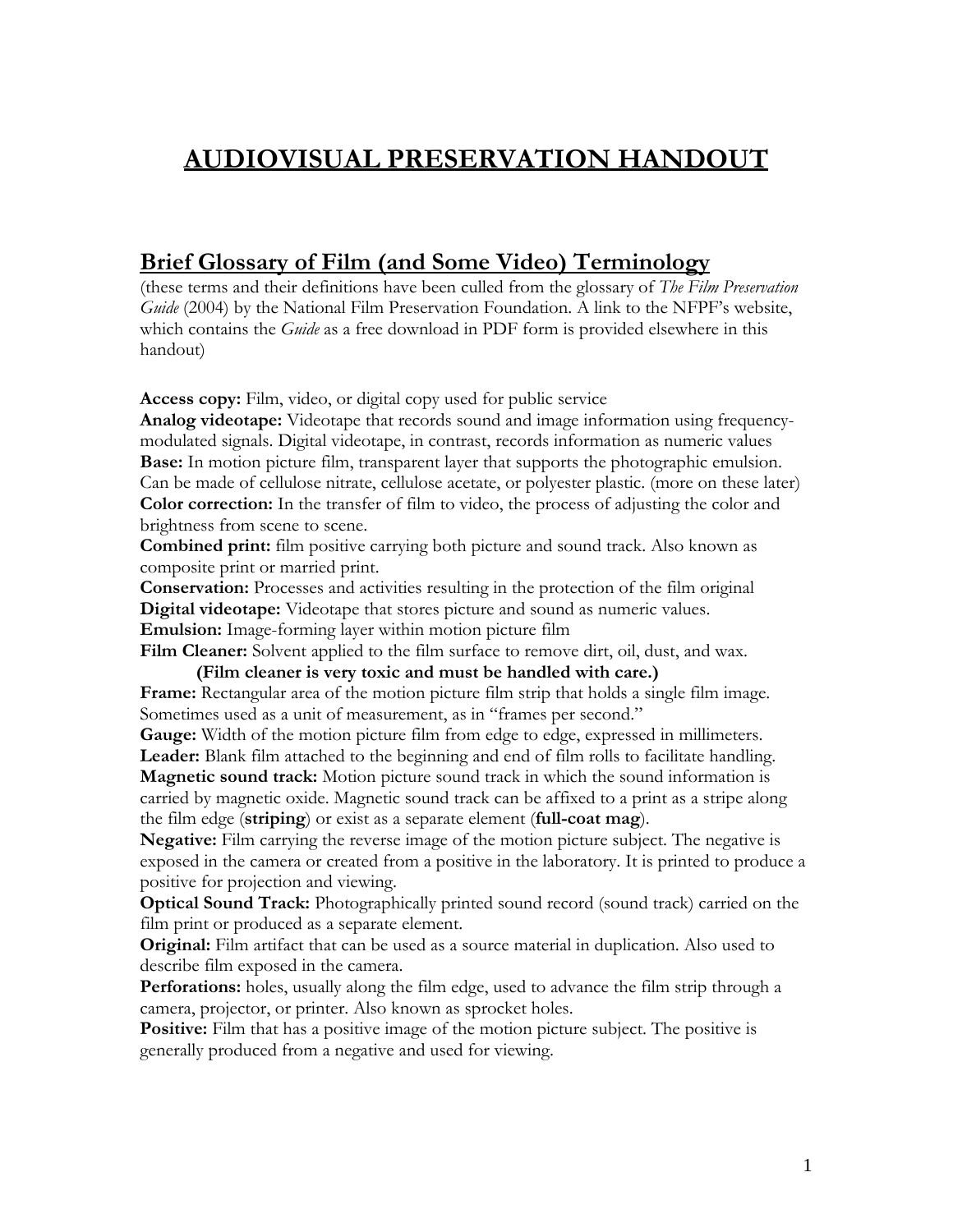**Preservation Master:** Sound and picture elements that are sufficient for printing new film copies without the reuse of the original source. (this essentially serves as a surrogate for the camera original film and protects the originals from having to go through the rigors of the printing process)

**Raw stock:** Unprocessed film.

**Splice:** The joining of two film pieces usually by cement, tape, or ultrasonic technology. **Sprocket:** Toothed mechanism that engages with film perforations to advance the film strip through a camera, printer, or projector.

**Telecine (pronounced tell-uh-sin-ee):** Piece of laboratory equipment that converts film images and sound into digital or analog video images and sound. Also used as the term describing this transfer process. A piece of video that has been transferred from film may also be called a telecine.

**Vinegar Syndrome:** popular term for acetate decay.

# **Online Film References**

National Film Preservation Foundation <http://www.filmpreservation.org/>

Association of Moving Image Archivists <http://www.amianet.org/>

Storage Guidelines for Film and Videotape (from AMIA): <http://www.amianet.org/publication/resources/guidelines/storage/intro.html>

Image Permanence Institute – Film Preservation Quick Reference Wheel [http://www.imagepermanenceinstitute.org/shtml\\_sub/cat\\_pubs.shtml](http://www.imagepermanenceinstitute.org/shtml_sub/cat_pubs.shtml)

Film Forever <http://www.filmforever.org/> (this site has a great deal of do-it-yourself information for the home storage of motion picture film)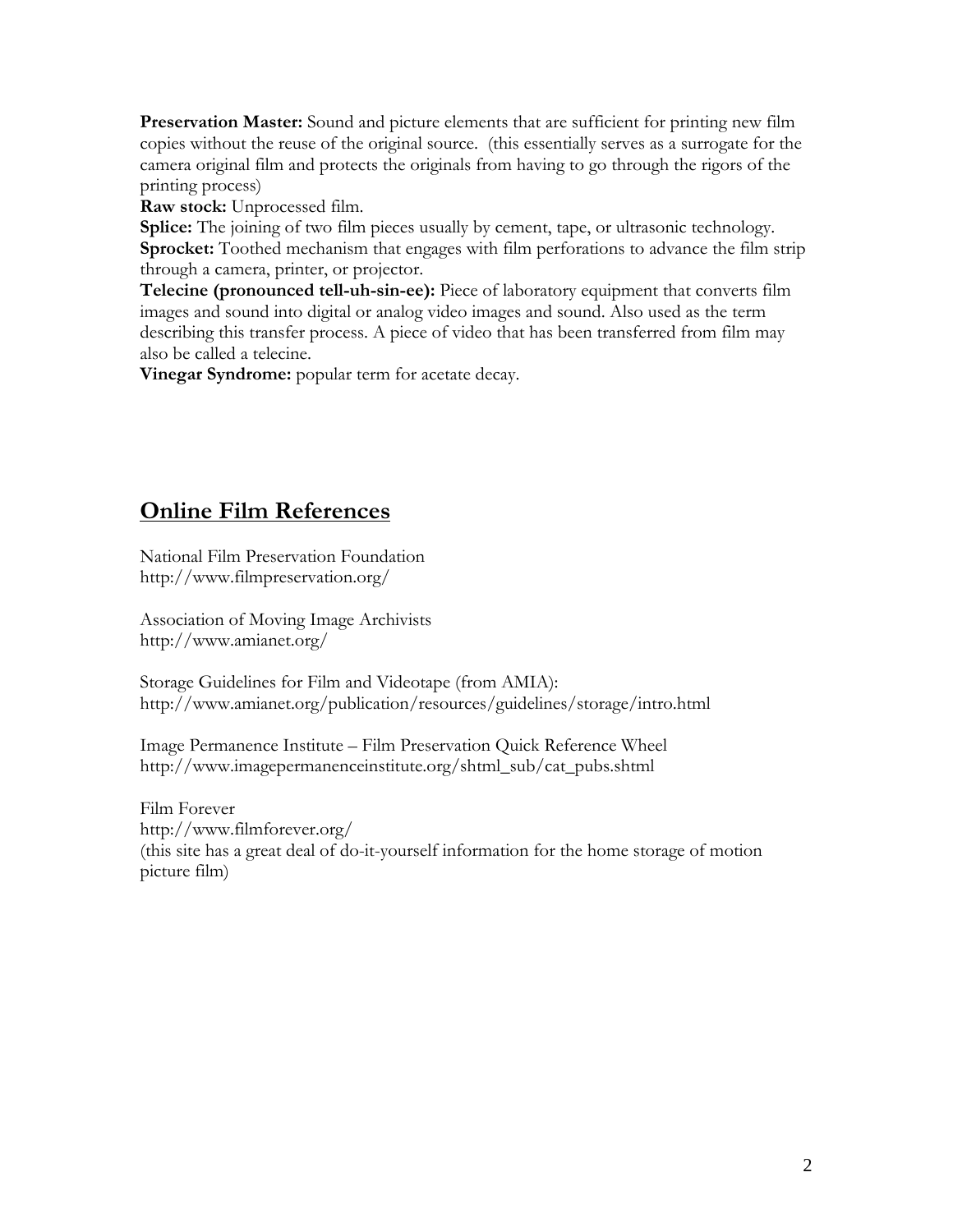# **Why Film?**

Film is heavy, storage-space intensive, and in some cases difficult to preserve. It is also costly to produce and ship, and there seem to be fewer and fewer people trained to handle it. Wouldn't it be better to digitize it all and allow the prints to deteriorate? It's also getting harder and harder to find/maintain projection equipment for film. Why would we want to keep film?

Here are some reasons for preserving film:

- Film can be read with the naked eye
- Film, properly preserved, can last centuries
- No one owns the film format
- Hasn't changed much in a century (other than color and sound)

## **Film Gauges:**



(from<http://www.pictureshowman.com>, accessed February 2, 2007)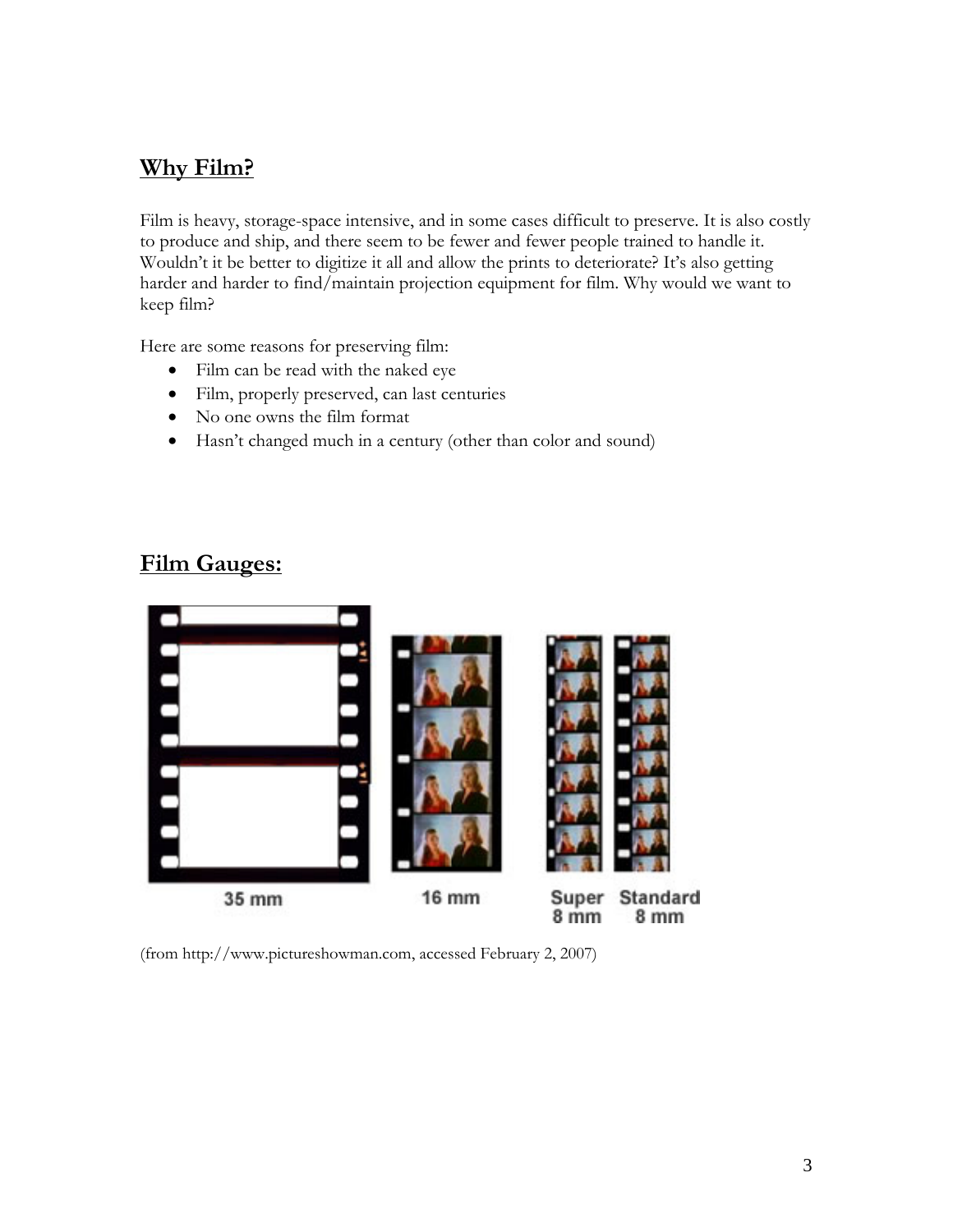## **Film Basics:**

### **Nitrate**

- Flammable
- Only in 35mm
- Most 35mm before 1950 was made of cellulose nitrate base
- Burns until it burns out creates own fuel for burning

## **Acetate**

- Safety Film
- 8mm and 16mm formats were in safety film
- Very common in libraries
- "SAFETY FILM" Printed on the edge coding
- Prone to **VINEGAR SYNDROME**, wherein the base breaks down and creates acetic acid, which is chemically identical to vinegar
- Vinegar syndrome is contagious films infected with it should be quarantined
- Vinegar odor; film starts to shrink, white powder may appear on the film
- Should be duplicated (if possible) immediately

### **Polyester**

- Introduced in the 1950s
- Not prone to vinegar syndrome
- Much stronger plastic base so less prone to mechanical damage than other film bases
- Kodak uses "Estar" in the name of the film stock to distinguish its polyester film
- If stored properly, can last for centuries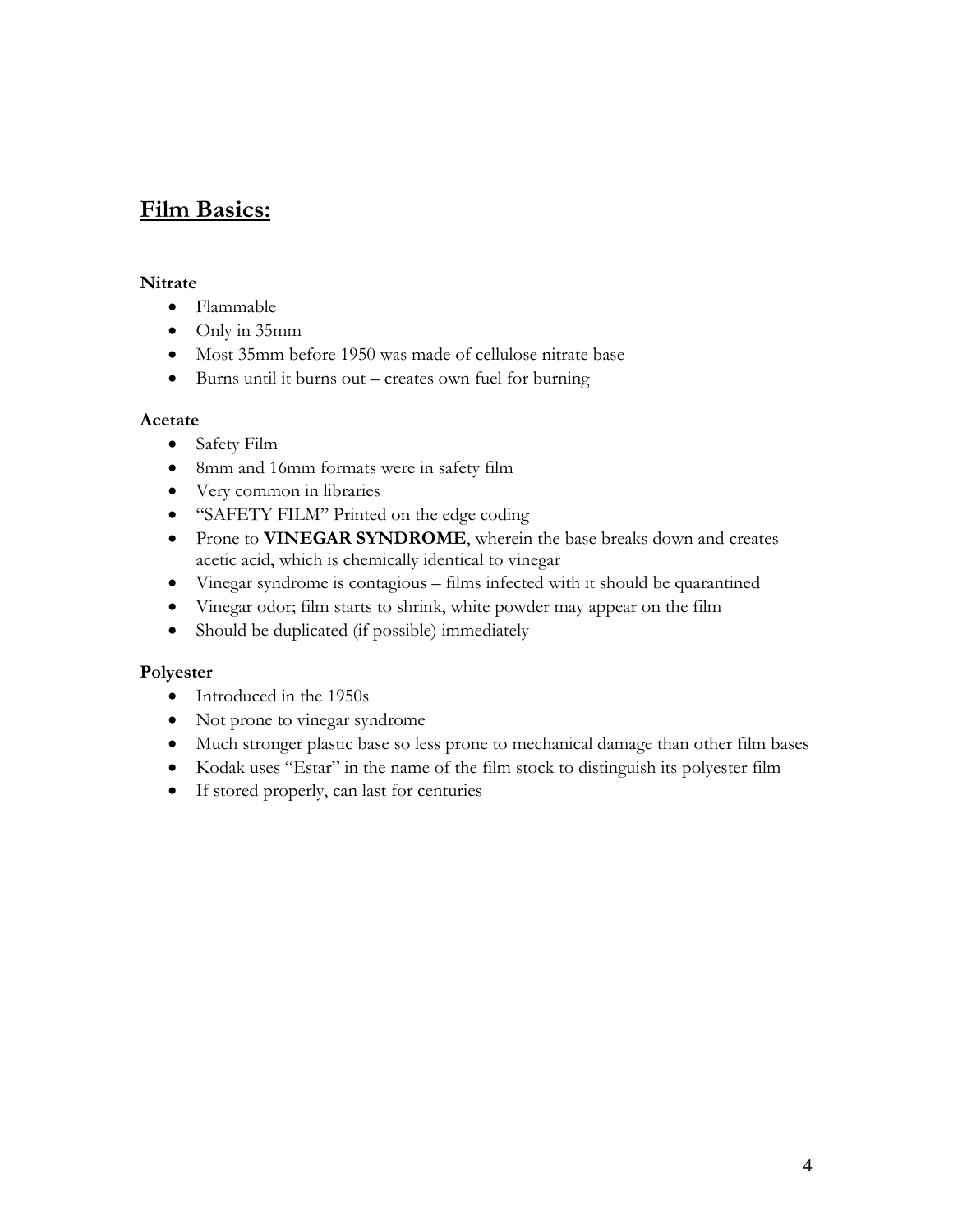| Problem                                                            | Detection<br>Method                                           | Symptoms                                                                                                                                                                                                                                                                                                                           | Remedy                                                                                                                                            |  |
|--------------------------------------------------------------------|---------------------------------------------------------------|------------------------------------------------------------------------------------------------------------------------------------------------------------------------------------------------------------------------------------------------------------------------------------------------------------------------------------|---------------------------------------------------------------------------------------------------------------------------------------------------|--|
| Mechanical<br>damage<br>(All film gauges)                          | Visual Inspection                                             | Physical repair<br>• Tears<br>• Torn or broken<br>perforations<br>· Broken splices                                                                                                                                                                                                                                                 |                                                                                                                                                   |  |
| Careless<br>handling<br>(All film gauges)                          | Visual Inspection                                             | • Dirt<br>· Scratches and<br>abrasions on the<br>film surface                                                                                                                                                                                                                                                                      | • Cleaning<br>• Scratches can be<br>minimized during<br>preservation copying                                                                      |  |
| Mold, mildew,<br>and fungus<br>(All film gauges)                   | Visual Inspection                                             | • Matte-white spots on<br>exterior of film roll<br>. Growth Into lacy,<br>white web                                                                                                                                                                                                                                                | • Cleaning<br>· Improved storage                                                                                                                  |  |
| Acetate decay<br>(All acetate<br>base film)                        | • A-D Strips<br>• Smell<br>• Shrinkage<br>. Visual Inspection | • Vinegar odor<br>• Shrinkage<br>. Loss of flexibility;<br>curling<br>· Cracked emulsion<br>. White powder on<br>edae<br>. A-D Strip level<br>greater than 0                                                                                                                                                                       | . Slow by Improving<br>storage<br>• Isolate Infected<br>films<br>· Copy content<br>before decay is<br>too advanced                                |  |
| Color fading                                                       | Visual Inspection                                             | · Shift in color<br>• Loss of contrast<br>and color balance<br>• Film appears<br>washed out                                                                                                                                                                                                                                        | . Slow by Improving<br>storage<br>. Copy content<br>before decay is<br>too advanced                                                               |  |
| Nitrate decay<br>(Not relevant<br>to acetate or<br>polyester film) | . Visual Inspection<br>• Smell<br>• Rusty metal cans          | 1. Image fading.<br>Brownish discolor-<br>ation of emulsion.<br>2. Sticky emulsion.<br>Faint noxious odor.<br>3. Emulsion softens and<br>blisters with gas bub-<br>bles. Stronger odor.<br>4. Film congeals in<br>solid mass. Strong<br>noxious odor.<br>5. Film disintegrates<br>Into brownish<br>powder. Extreme<br>fire danger. | . Slow by Improving<br>storage<br>· Copy content<br>before decay is<br>too advanced<br>• Dispose films in<br>advanced decay as<br>hazardous waste |  |
| Decay of mag-<br>netic sound<br>track on<br>acetate film           | • A-D Strips<br>• Smell<br>• Shrinkage<br>. Visual Inspection | . Film base loses<br>flexibility<br>. Mag track sheds,<br>sticks, and separates<br>• Vinegar odor<br>. A-D Strip level<br>greater than 0                                                                                                                                                                                           | . Slow by Improving<br>storage<br>• Copy sound as<br>soon as possible                                                                             |  |

TABLE 3. FILM DAMAGE AND DECAY: SUMMARY

From *The Film Preservation Guide*, p. 18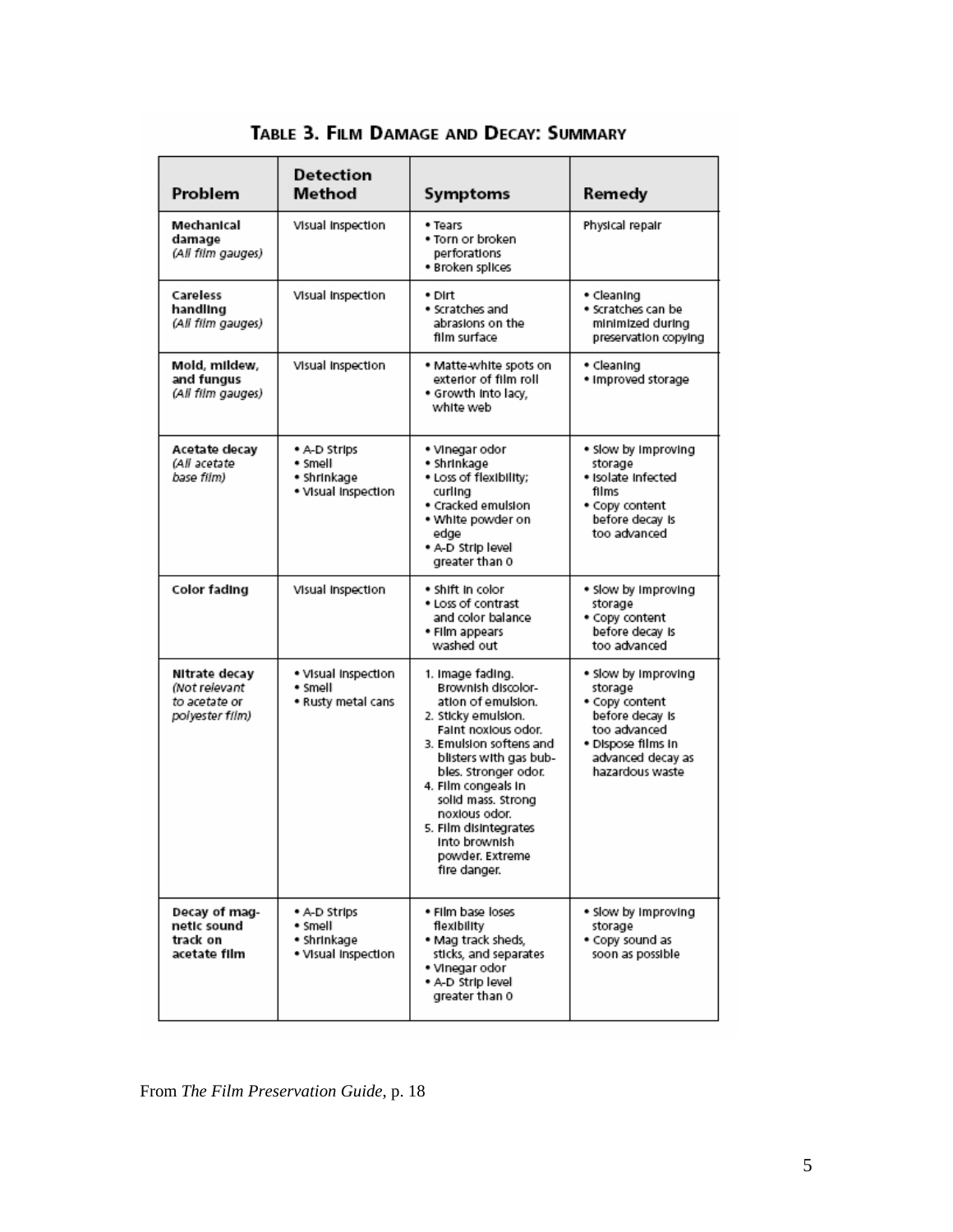# **Film Storage:**

Generally speaking, film does best when frozen. Frozen film must be brought up to temperature slowly before use, however, to avoid condensation. Color film and black and white film have different needs in terms of storage above freezing.

Again, generally speaking, if you're not going to freeze film, it is best to store it between 40- 50 degrees Fahrenheit and 20-40% relative humidity. Again, different film stocks have slightly different needs, so I would encourage taking a look at the *The Film Preservation Guide*  for more detailed information.

| Film<br>Material                                                                     | Room<br>68°F (20°C)                                         | Cool<br>54°F (12°C)                                                                         | Cold<br>40°F (4°C)                                                                    | Frozen<br>32°F (0°C)               |
|--------------------------------------------------------------------------------------|-------------------------------------------------------------|---------------------------------------------------------------------------------------------|---------------------------------------------------------------------------------------|------------------------------------|
| Nitrate film*                                                                        | Likely to cause<br>significant<br>damage                    | Likely to cause<br>significant<br>damage                                                    | Meets ISO<br>recommen-<br>dations                                                     | Provides<br>extended life          |
| Acetate film*                                                                        | Likely to cause<br>significant<br>damage                    | Likely to cause<br>significant<br>damage                                                    | Meets ISO<br>recommen-<br>dations                                                     | Provides<br>extended life          |
| Polyester film                                                                       | B&W:<br>May be OK<br>Color: Causes<br>significant<br>damage | <b>B&amp;W: Meets</b><br>ISO recommen-<br>dations<br>Color: Causes<br>significant<br>damage | <b>B&amp;W: Provides</b><br>extended life<br>Color: Meets<br>ISO recommen-<br>dations | Provides<br>extended life          |
| Videotape,<br>magnetic<br>sound track,<br>and prints<br>with magnetic<br>sound track | May cause<br>significant<br>damage                          | Acetate:<br>May be OK<br>Polyester:<br>Meets ISO<br>recommen-<br>dations                    | Acetate: Meets<br>ISO recommen-<br>dations<br>Polyester:<br>May be OK                 | May cause<br>significant<br>damage |
| <b>DVDs</b>                                                                          | May be OK                                                   | Meets ISO<br>recommen-<br>dations                                                           | Meets ISO<br>recommen-<br>dations                                                     | May cause<br>significant<br>damage |

Source: IPI Media Storage Quick Reference.

\*Nitrate and acetate base film should be frozen if there are signs of decay.

From *The Film Preservation Guide*, p. 60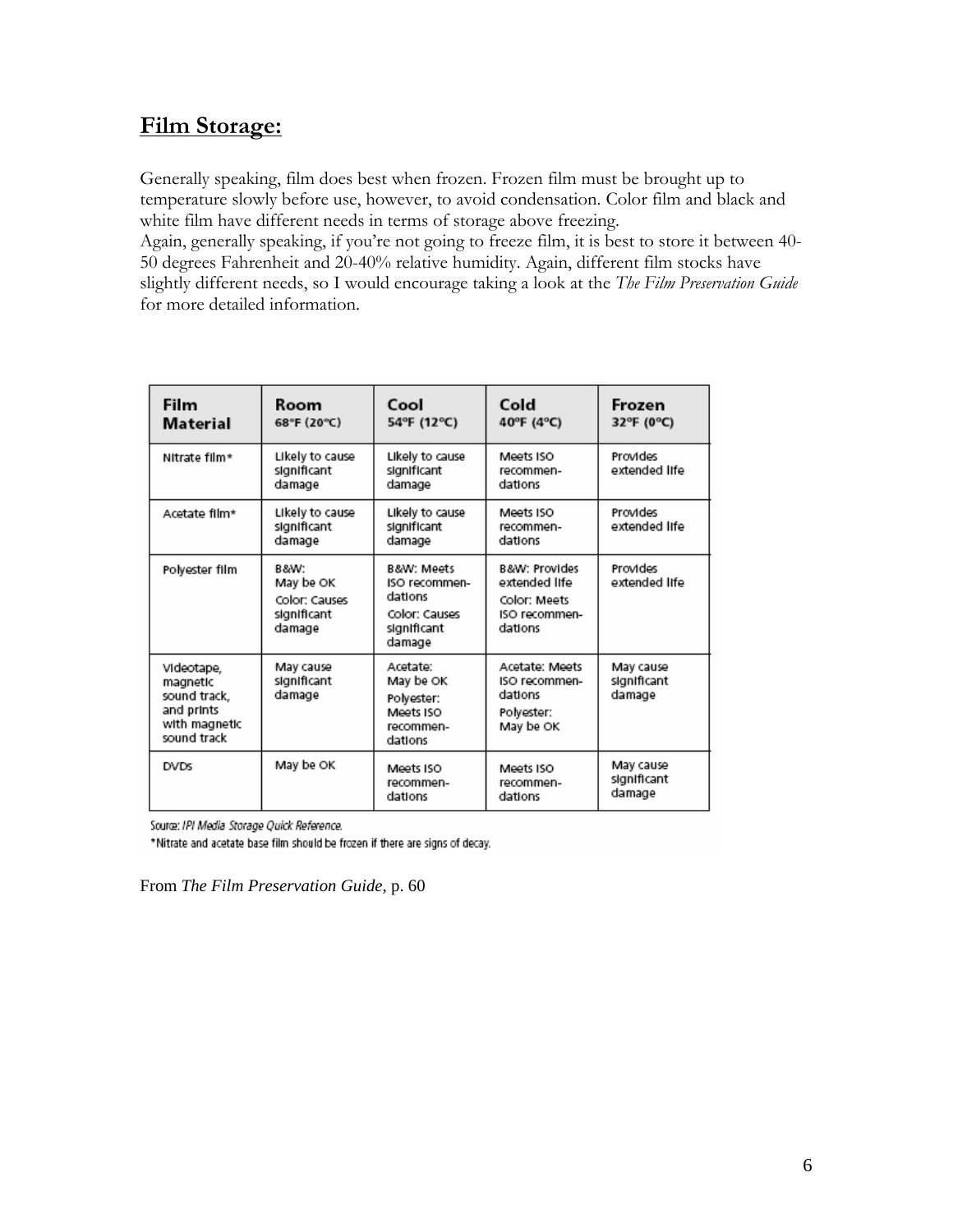# **Film Sound Tracks:**

## **Magnetic:**

Film has one or more magnetic stripes along the side of film Often suffer from vinegar syndrome much worse because the iron in the mag track can speed up the vinegar syndrome deterioration.

This kind of sound track was often used by television producers and documentary filmmakers because the sound track could be recorded in the camera at the same time film was being shot ("single system sound"). Narrative and Hollywood motion pictures usually employ sound recording media that are separate from the camera, and these sound tracks are synchronized with the image and married into single prints after the film has been shot. Single system sound was usually cheaper and faster than recording sound separately, hence its popularity with television and low-budget production.



(from [http://screensound.gov.au,](http://screensound.gov.au) accessed February 5, 2007)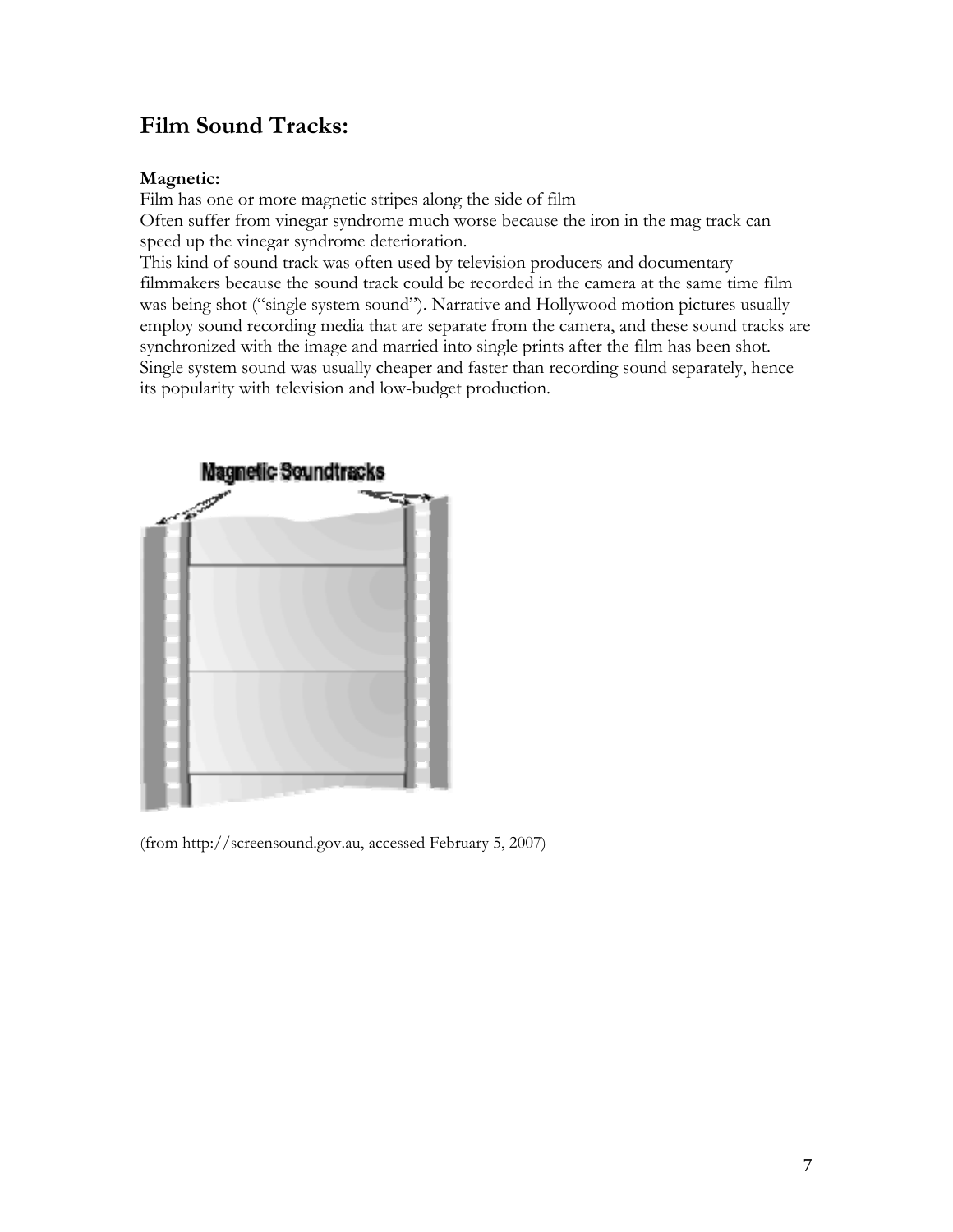## **Optical:**

Light shines through the track onto a photoreceptor, which translates the changes in brightness into electrical signals, which the speakers read as sound. The optical track looks like wavy lines on the side of the film print. There will be one set of wavy lines in the case of a mono sound track, and two sets in the case of stereo. Film prints with optical sound are the more likely kind of married film print to be found in a library or archives.



Figure 1: 35 mm optical print

(from<http://www.dolby.com/images>, accessed February 5, 2007)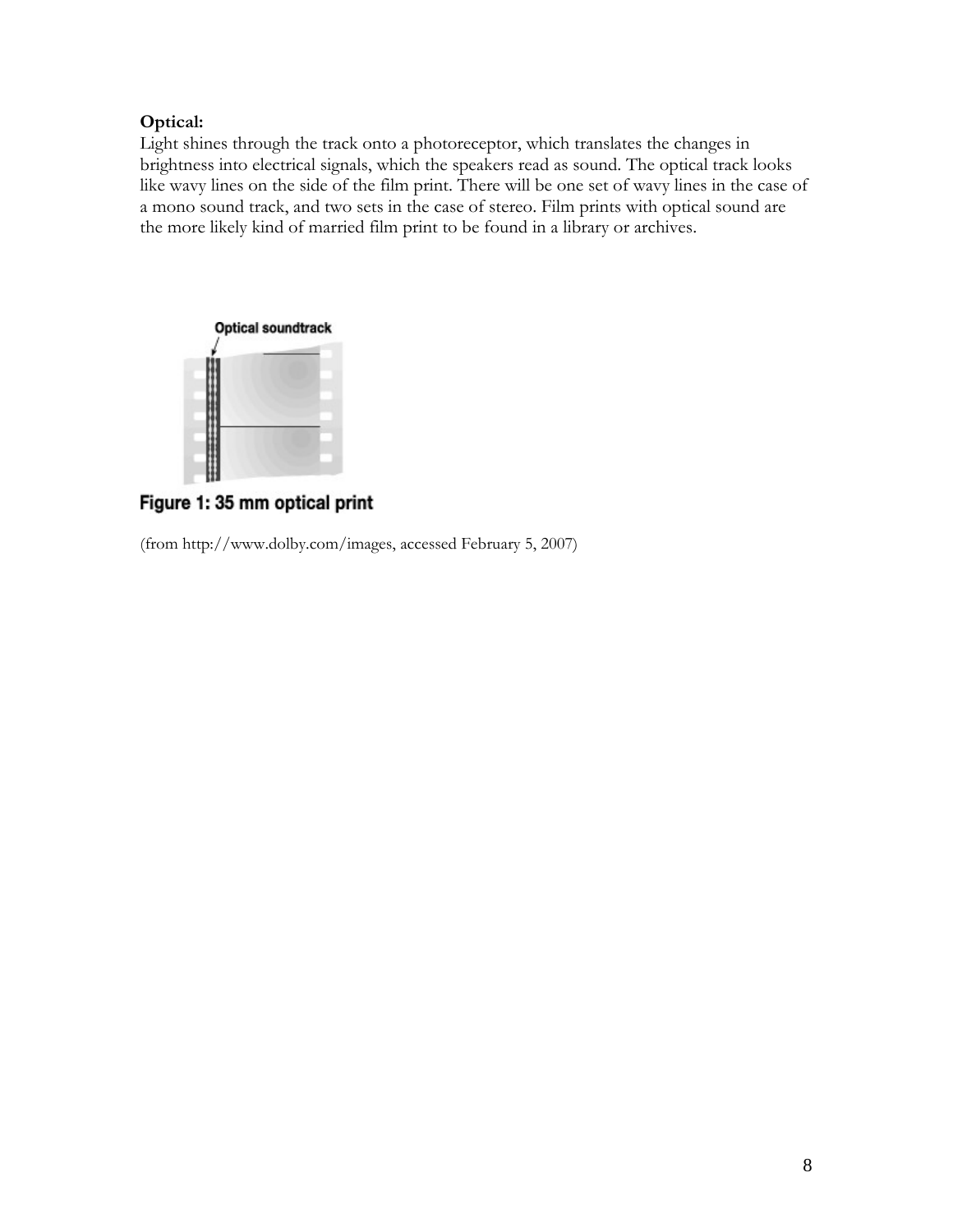# **Videotape Basics:**

- Must preserve playback equipment as well as the video media
- Videotapes (VHS) are rated at around 150-250 plays before significant deterioration
- Video is NOT archivally sound, at least not in the same way that film is, because it requires playback equipment and video materials are not expected to last as long as motion picture film
- The preservation medium of choice for video is an analog format: Beta SP. This durable video format holds a very good image and has very durable base and recording strata.
- Videotapes work well as cheap access copies (in order to protect the original AV media from use)
- Hydrolysis (sticky shed) occurs when the binder layer of the videotape gets too much moisture and starts to break down
- In audiotapes, sticky shed makes them squeal. In videotapes, sticky shed makes the tapes unplayable.
- Sticky shed usually appears as a fine white powder on the surface of the tape.
- Tapes suffering from sticky shed should be duplicated immediately if possible.
- Exercise each videotape every 2-3 years. You can do this by fast forwarding or rewinding all the way through each tape. This helps to keep the tape flexible.
- Never touch the recording surface
- Store tapes on metal shelves as the finishes on wooden shelves can offgas and damage the tapes.

Storage of videotapes: 50-70 degrees Fahrenheit 20-50 percent relative humidity

### **Good Resources About Video Preservation:**

- American Institute for Conservation of Historic and Artistic Works (2007). Caring for Your Home Videotape. [http://aic.stanford.edu/library/online/brochures/video.html.](http://aic.stanford.edu/library/online/brochures/video.html.%20Accessed%20on%20January%2017)  [Accessed on January 17](http://aic.stanford.edu/library/online/brochures/video.html.%20Accessed%20on%20January%2017), 2008.
- Texas Commission on the Arts (2004). Videotape Identification and Assessment Guide. <http://www.arts.state.tx.us/video/>. Accessed on January 17, 2008.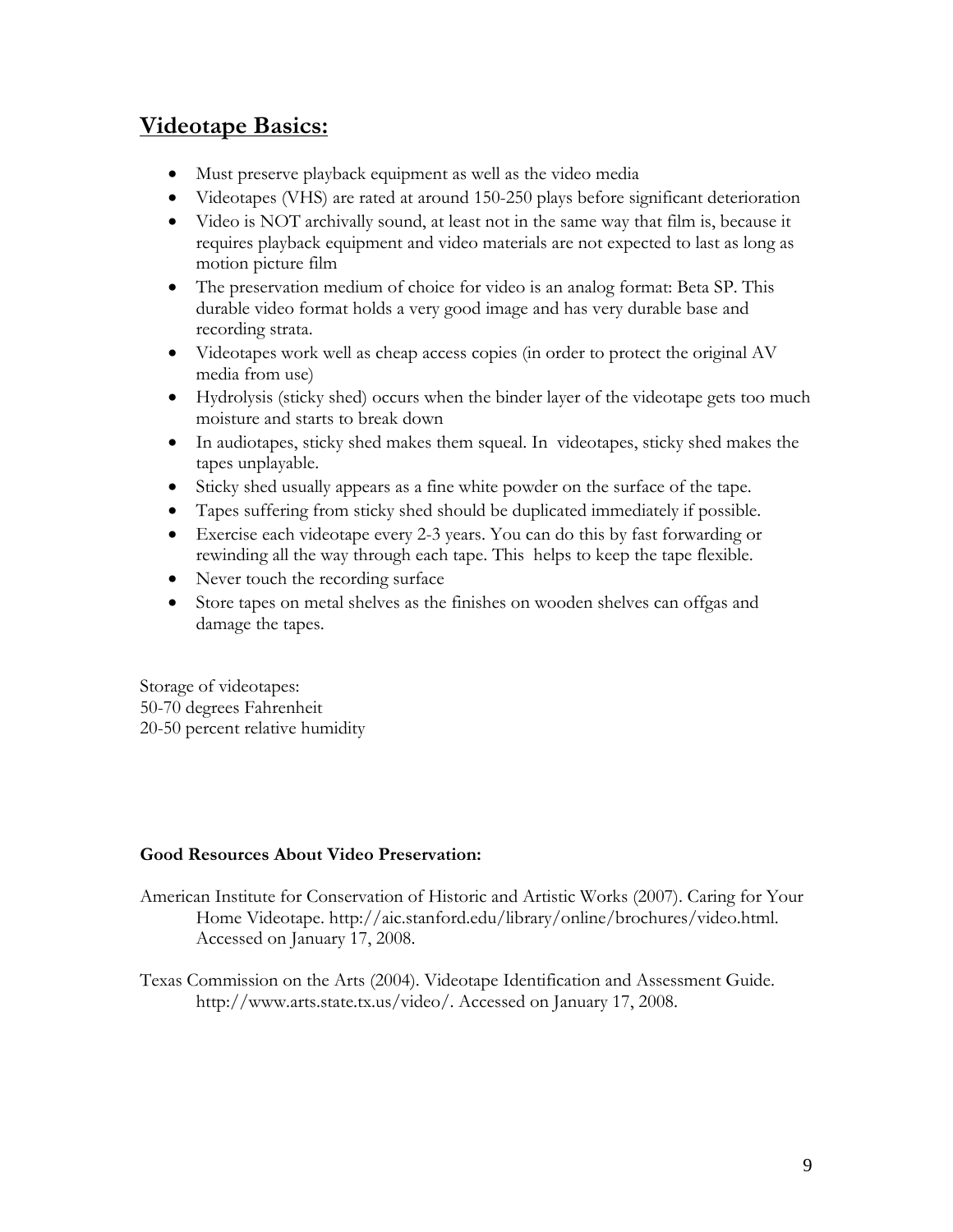# **Sound Materials:**

## **Grooved Media:**

- 78s, LPs, 45s are all commonly found in libraries, archives, and museums
- Instantaneous discs are less familiar and may also be known as acetates, lacquers, or direct-cut discs
- Vinyl discs are very stable, but acetate discs are inherently unstable
- Acetates are usually a base of cardboard or aluminum coated with plastic this plastic can break down and crack or deteriorate
- Instantaneous discs will often have handwritten or typewritten labels instead of printed labels
- The appearance of fine powder on the disc (the byproduct of the breakdown of the plastic coating) should alert you that this disc is an instantaneous disc and not a vinyl disc
- Grooved media should be handled by the edge and label areas only. Skin oils can break down plastics in the media.
- Discs should be stored upright, not one on top of the other
- Grooved media should be stored at a constant 65 to 70 degrees Fahrenheit and 45 to 50% relative humidity
- Paper record sleeves should be replaced with antistatic polyethylene sleeves

## **Magnetic Media:**

- Magnetic sound media should be treated much the same as video media
- Sticky shed is a common problem with audio media, much like video media, and presents in the same ways: white powder on the tape, squealing during playback
- Like video materials, magnetic audio materials should be exercised regularly
- Audio media can suffer from "print through" which occurs when a tape has been wound without exercising for a long time. The effect is an echo of sound from other parts of a tape on a specific part of a tape. In other words, a "ghosting" of sound from other parts of a tape can be heard during playback. Exercising a tape can prevent this, but some kinds of tape have very thin plastic backing layers and print through can be hard to avoid.
- Polyester plastic backing layers have been industry standard for the past few decades, but older audiotape may use acetate as the backing layer. This kind of tape can suffer from vinegar syndrome, just like safety motion picture film.
- $\bullet$   $\frac{1}{4}$  inch analog reel-to-reel audiotape is still considered the archival audio standard by many archives and libraries. Cassette tapes are **not** considered archival standard because of their thin, fragile tape.